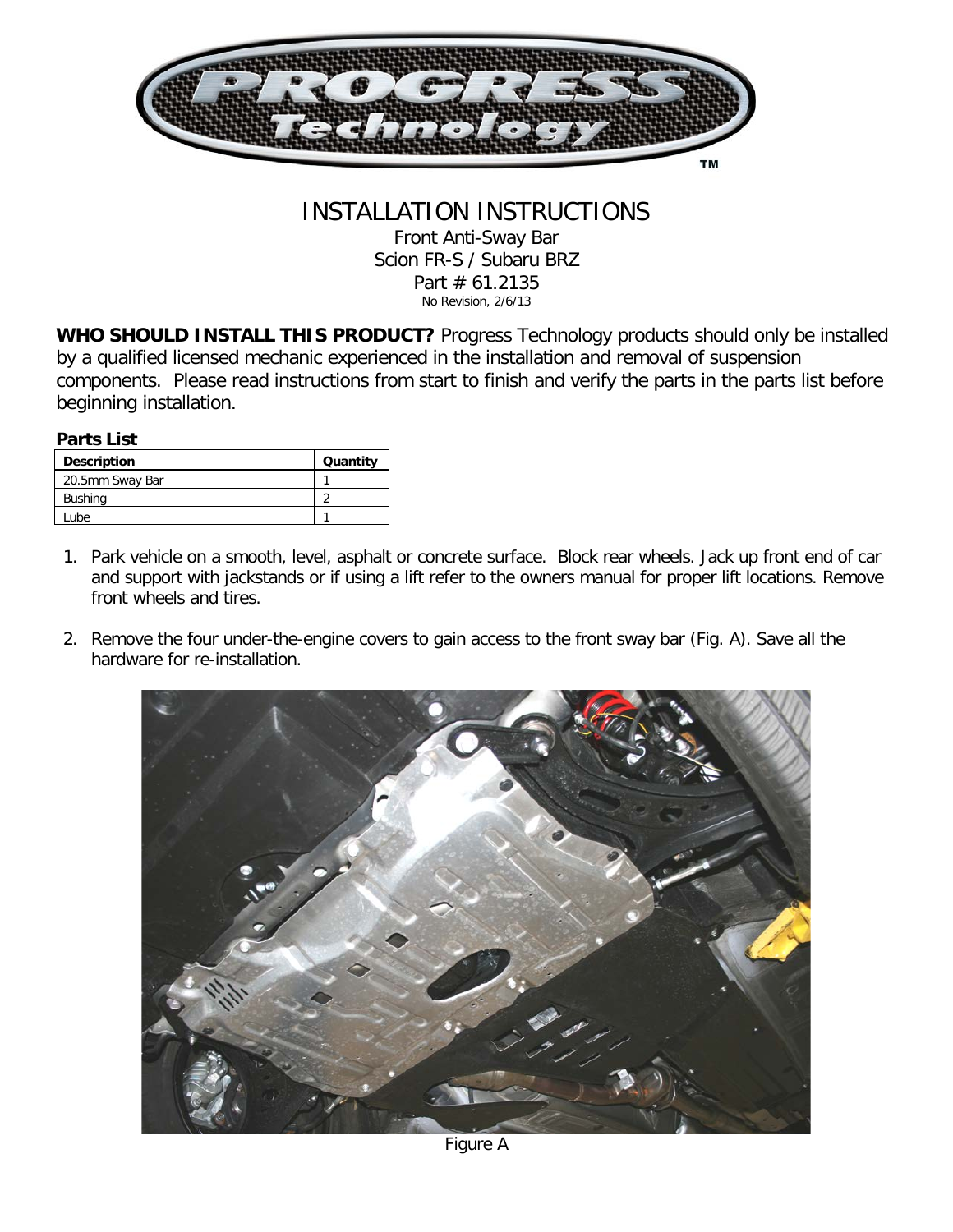3. Locate and remove the end link nuts from the front bar, leaving the end link attached to the strut and the end link in place. Remove the 4 bolts that hold each of the lower sub-frames in place and retain the hardware for assembly. Repeat on the opposite side. Remove the sub-frames and the sway bar as a unit from the chassis. (Fig. B).



Figure B

4. Remove the 4 fasteners holding the bushing brackets in place. Remove the brackets from the sub frames, and the sway bar will be loose. (Fig. C). Save OEM brackets and hardware for reinstallation.